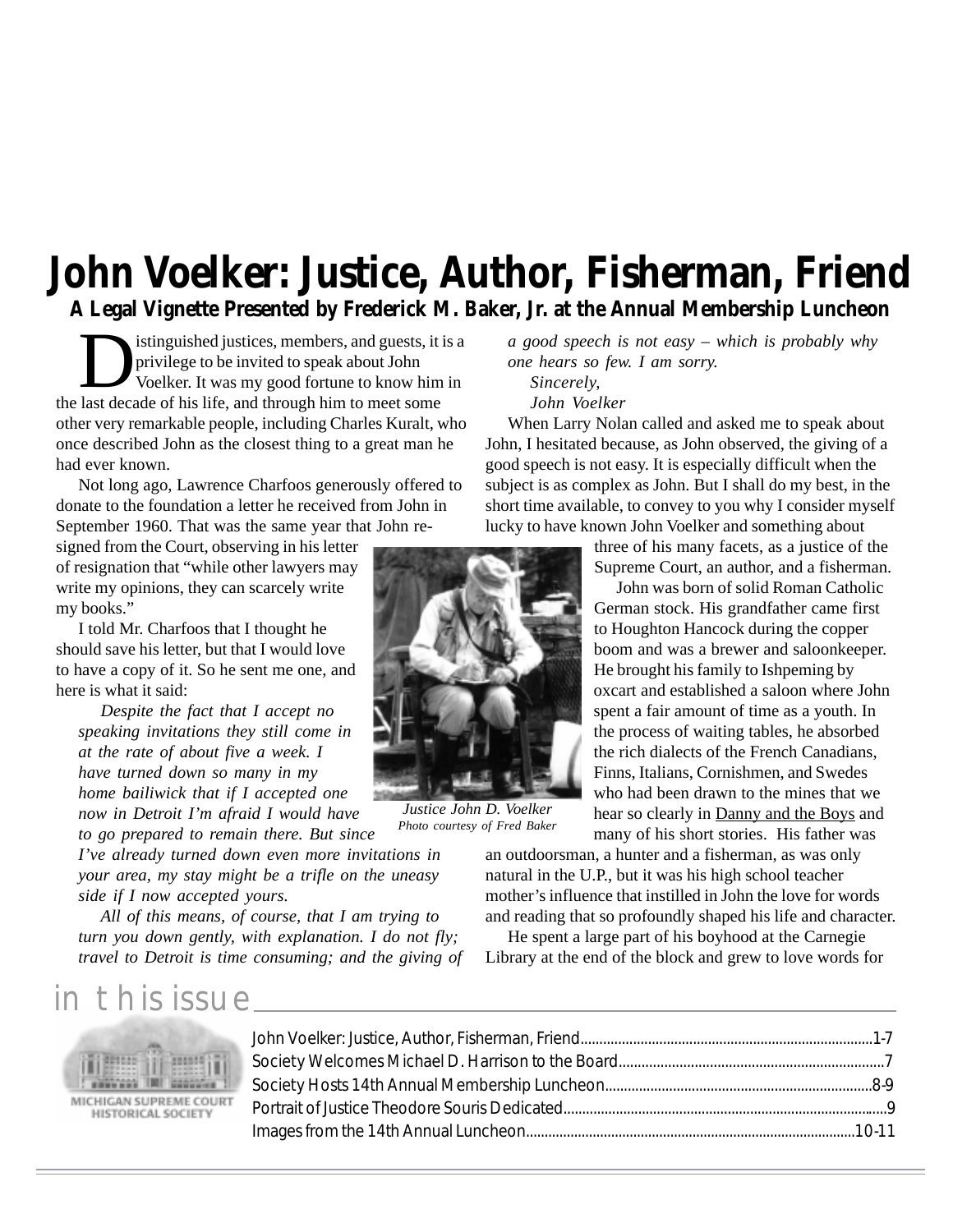their own sake. He played with them endlessly.

He punned constantly, and he did not pause after doing so. It was a test of his listener that, because I share the affliction, I passed with flying colors, making every effort to give as good as I got. If he said "sprig is cubbing," it was not because he had a head cold but because spring is when the black bears emerge from their dens with their young, and when sprigs of new life sprout from the ground.

He had favorite lines – once he found one he liked, it became part of his arsenal. He was so often asked, for example, if he tied his own flies, that his pattern response came automatically to his lips: "So far am I from tying my own flies, I am barely able to zip one."

His humor was a constant, even when, as a very old man, he did not feel very well. His fish camp was located at the end of a maze of two track roads that trickle through the endless woods on the sandy plain south of Marquette. One of his first acts after Anatomy of a Murder made him prosperous was to buy the 160 acres that surrounded the pond. He called it Frenchman's to prevent the curious from finding it on the map by its real name, which I am sworn not to reveal. The picture of us on the back of your program is taken at a mystery spot nearby that he showed me if I promised to write a story about it. In it I speculated that it might have been the home of the eponymous Frenchman.

He guarded his privacy jealously, but loved the companionship of his friends. The first time he took me and

black bears emerge from their dens that he believed that He guard<br>but loved the<br>friends. The<br>**If he say**<br>**not** b<br>but b<br>black b<br>with th<br>of new If he said "sprig is cubbing," it was not because he had a head cold but because spring is when the with their young, and when sprigs of new life sprout from the ground.

my friend Rich VanderVeen to his pond, we passed a ragged basalt outcropping, negotiable only by jeep. We noticed that the trees all about were festooned with mufflers and strips of chrome. Pointing to them, he explained, "psychological warfare."

After fording a stream and passing several no trespassing signs, we

arrived at a sturdy pine and cable gate with an imposing combination lock. He got out to open the gate and gestured for us to accompany him. The lock had four tumblers. He rotated them to the numbers

4321 and held it up for us to see, commenting that "most of my friends can remember that."

John went to Northern Michigan University and then to the University of Michigan, where he attended law school and met his future wife Grace. He graduated in 1928, at the age of 24, and returned to Marquette for a couple of years to work as an assistant prosecutor, but he and Grace tired of trying to maintain a long distance relationship, so he followed her to Chicago and married her in 1930. He spent the first three of their 61 years of marriage as what he called a "law looker" for a large Chicago firm, buried in the bowels of the library and miserable in the big city.

That was when he began writing, mostly stories about the U.P., as therapy for his homesickness and unhappiness. He remarked with his

> customary double drift that he started writing at the "height of the depression." He told Sue Marx years later "the very anonymity of city life is dangerous to the human animal." He hated the city. He loved

his U.P.

At last he persuaded Grace to try life in the Upper Peninsula and together they returned to Ishpeming. He went first to make a home for them and within three years was elected prosecutor, "the first Democrat to hold the office in Marquette County," he remarked, "since the time of the



*Justice Voelker and Fred Baker. Photo courtesy of Fred Baker.*

flood." He continued to write, using the pen name Robert Traver, combining his mother's maiden name with his deceased brother's name.

When I asked him why he did not publish under his own name,

he said he did not want the voters of Marquette County to think he was spinning yarns on company time. But that is probably only a partial truth, because he used the pen name before he was elected prosecutor. I think he was just naturally a very private man and liked the camouflage of a pen name.

His first book, Troubleshooter, was published in 1943. It was one of the series of three collections of stories that he called his "D A Books," based on his experiences as a prosecutor. It also happens to be the first of his books that I read. My father, who wanted to be a lawyer, read it during his final illness, and I came across it among his things as a boy and read it. Many years later, when I met John, I told him that my father, who died when he was 24, had read and enjoyed Troubleshooter and had aspired to the law, which was my grandfather's profession. I explained that, as his junior, I felt a certain satisfaction in having completed that ambition for him. He inscribed it, with typical irreverence: "To Fred Baker, Jr., whose granddaddy was a judge while my daddy had a saloon with the longest bar in Ishpeming." n the Sue Marx years later him. He inscribed it, with typical in the believed that irreverence: "To Fred Baker, Just the very anonymity of whose granddaddy was a judge city life is dangerous to my daddy had a saloon with t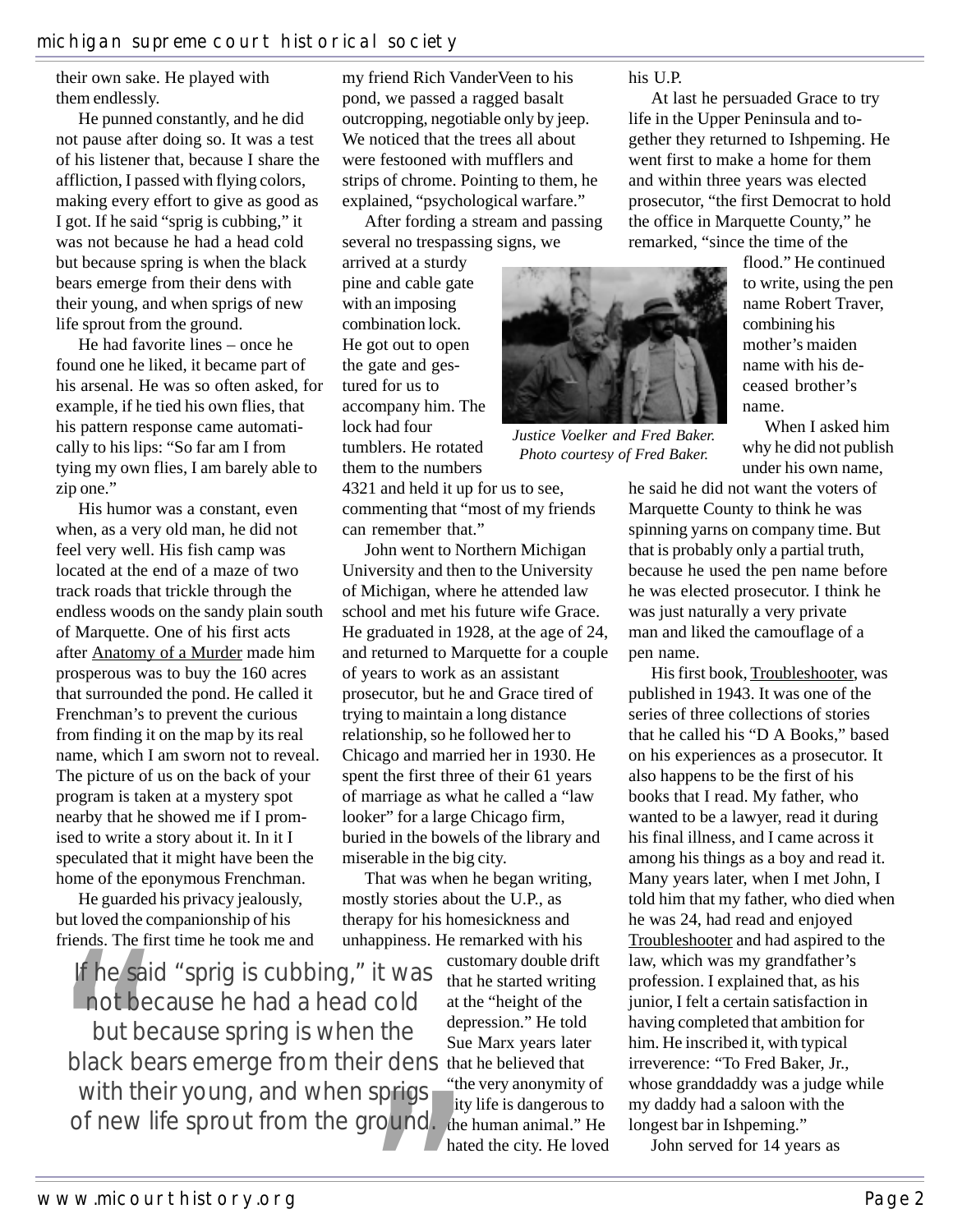### He remarked with his customary double drift that he started writing at the "height of the depression."

Marquette County Prosecutor, and during that time he prosecuted some truly bizarre crimes. His respect for law enforcement is probably the most conservative aspect of his legal outlook that you will find reflected in his work on the Court – very seldom did he write to expand the rights of the criminal accused, though even to that general observation there was one notable exception that I will mention. It was only natural that he would take his work seriously when it involved such cases as prosecuting a poacher who left a dynamite trap so powerful that it literally obliterated the hapless game warden who stumbled upon it.

The stories John crafted from his experiences are fascinating and almost always funny. The very gentle and practical solution he devised to the persistent problem of prostitution in Marquette, which I will leave it to you to discover by reading the story, is one that could be profitably employed in many places today I am sure.

The stories in his D A books are wonderful bedtime reading, but his consistent success as a prosecutor also explains, as he remarked ruefully, why he found himself out of a job after 14 years, when he lost the 1950 election by 36 votes: "Sooner or later," he observed, "if you are any good at the job, you will have annoyed enough of your constituents and their friends and relatives that they will combine to throw you out of office. And that's what they did."

So there was John, at the age of 46, with a wife and three young daughters to support, and no job. He did some harebrained things that remind me of Mark Twain's repeated entrepreneurial forays into bankruptcy. It was the early 1950s and the height of the nuclear arms race. Uranium was much sought after, so John bought a Geiger

counter and went prospecting. He wrote a wonderfully funny story about his experience. He thought his fortune was made when the Geiger counter started clicking crazily. He had already planned how he would spend his millions when his claim was returned with the single word "Thorium," a radioactive substance common throughout the U.P., but worthless in building the bomb.

It was about this time that he defended the case of *People v Peterson*, which some say was the basis for a book called Anatomy of a Murder. He always maintained stoutly that Laughing Whitefish was his only historical novel, and that Anatomy was a work of fiction. He was understandably gun-shy after being sued by Peterson for a piece of **Anatomy's** profits. The suit was unsuccessful, to John's infinite satisfaction, since Peterson absconded after John successfully defended him, without paying John's fee. The story that John crafted from that experience was rejected by several publishers before St. Martin's finally agreed to publish it.

By this time, in 1957, John was quite pressed to meet his family's needs. He and I agreed on more than one occasion that daughters are an especially expensive hobby. His four previous books, the three D A story collections and Danny and the Boys, were small works and his practice was not exactly going gangbusters. He remarked that if he could have fished all year round, he probably would never have written any books, and fishing stole time from his practice, too. But Soapy was Governor, and it was pointed out to him that the tradition of having at least one seat on the Court filled by someone from the U.P. had fallen into disuse.

I am sure many of you know Tom

Downs, who practically invented election law practice and was very active in Democratic Party politics. He was very close to Governor Williams, and he interviewed the two final candidates for the appointment to the U.P. seat, John and an Escanaba lawyer, Paul Strom, whose twin sons Peter and Paul were students of mine and now serve on the Voelker Foundation Board. He told me this story, which I have had to sanitize just a little, and swears it is true:

After Tom and a labor leader who accompanied him to the U.P. to conduct the interviews finished the standard list of questions, they asked John the final question, why do you want the job? Tom says John laid a finger beside his nose for a minute and then replied, "Because I have spent my life on fiction and fishing, and I need the money." According to Tom, Governor Williams so appreciated John's candor that he chose him for the seat.

John served only three years on the Court. He was appointed to fill the last three months of Justice Boyles' term and had to begin campaigning as soon as he was appointed. Just as he joined the Court, Anatomy began to climb the bestseller list, where it stayed at number one for months and among the top ten for over a year. Suddenly, John was prosperous and, as he once wryly remarked, found himself a promising writer at the age of 52. The freedom that prosperity brought may account for some of the whimsical aspects of the way he campaigned and the joy of writing that is reflected in some of the over 100 opinions he crafted in his brief three-year span on the Court.

He told me that one of his favorite campaign techniques was to set up a small ring in the parking lot outside a busy store and put on a demonstration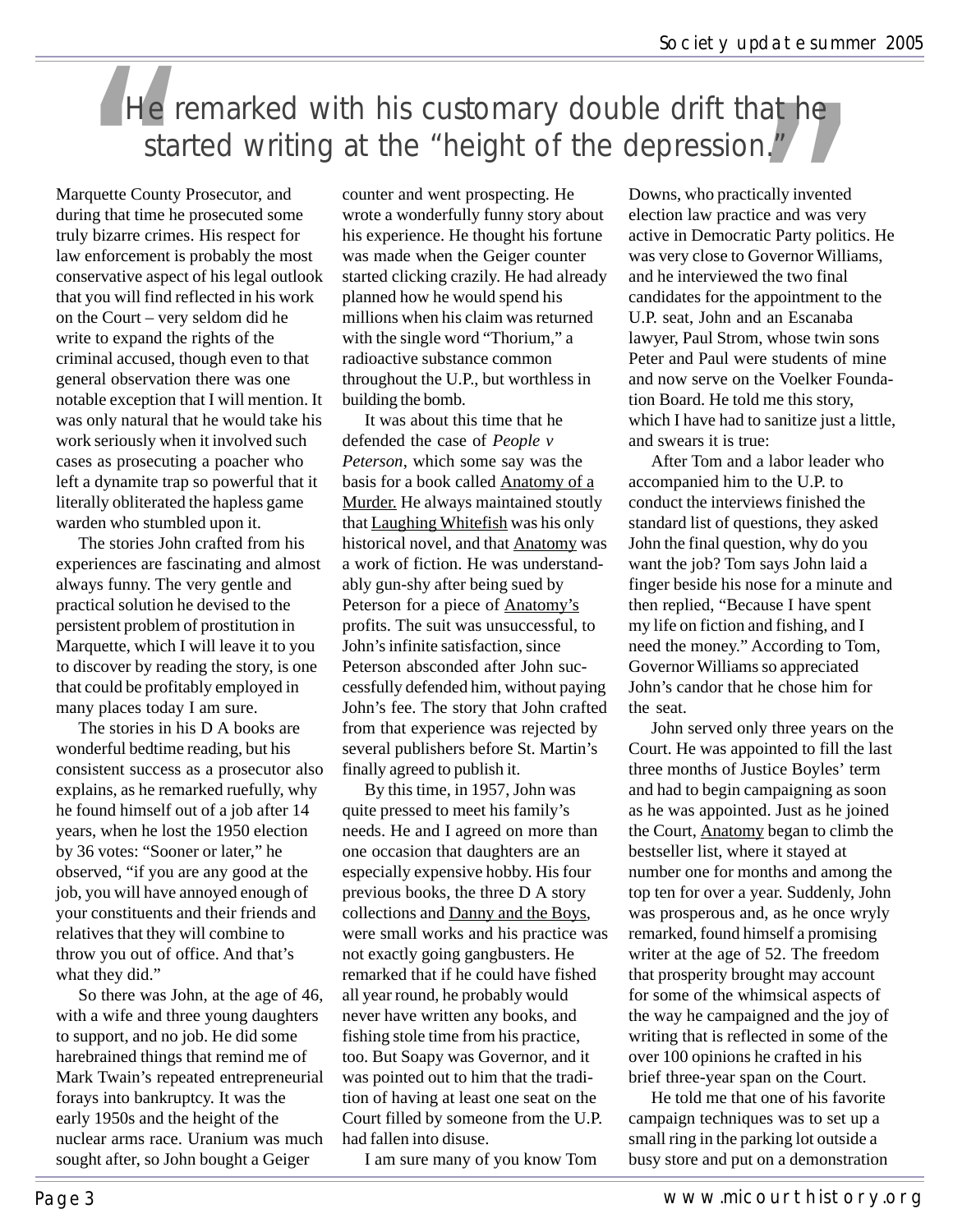of precision flycasting. Try to imagine anyone campaigning for a seat on the high court today using such a campaign technique! Wherever he went, though, it drew a crowd, and I can vouch for his incredible ability to put a fly exactly where he wanted it. Even as an old man, fishing in the difficult tamarack stands and alder thickets that surrounded Frenchman's, he could put a roll cast fly deftly at exactly the place where a rise was occurring.

Tom Downs said that on one occasion he set up a series of meetings with important party contributors across Wayne County. At the first stop, John was so enchanted by the company and the fishing stories and the old fashioneds, for which John had the greatest affection, that they never made it to any of the other meetings, much to the annoyance of those John kept waiting

On another occasion, John told me, he campaigned with Damon Keith, who was then a young man running for a seat on the Wayne County Circuit Bench. It was 1960, and Michigan had not yet really begun to overcome the heritage of racial discrimination. There was little experience of black lawyers, let alone judges.

It was John's second campaign in two years. He and Keith hit it off and they decided to go to lunch. One of John's supporters had given John the use of his membership at a prestigious Detroit Club, so John took Judge Keith there and presented himself to the Maitre d'. The man was in a terrible pickle: on one hand, he had a sitting Supreme Court justice with the use of a member's account requesting a table, but on the other hand, the club was restricted, "No Negroes Allowed," and this justice had a black man with him. He asked John and Judge Keith to wait for a moment and evidently had a table placed behind a palm tree, in a remote corner of the dining room. He returned and led John and Judge Keith to the table and seated them, fully screened from the

view of other diners. John realized then what had happened. He said he looked at Judge Keith, and Judge Keith looked at him, and the two of them got up and stalked out without a word. That was the beginning of a lifelong friendship, and one of the germinal events that percolated in John's creative subconscious to become his next book, Hornstein's Boy.

John resigned from the Court four days after his third term began, serving just long enough so that Governor Williams could appoint another Democrat to replace him. He returned to Ishpeming and the house he had built on Deer Lake with some of the royalties from Anatomy and never really left the U.P. after that. He declined most speaking invitations and even refused to attend the commemoration of his bust, which used to occupy the foyer outside the Supreme

Williams in his letter of resignation that he was "pregnant with book." In it he crafted a story with a character modeled on Damon Keith and a character who resembled former State Bar President Bill Ellman, who had been so instrumental in John's campaign. It is certainly the finest political novel to spring from Michigan politics and possibly one of the best ever written. It contains a pithy epigram that I have never forgotten: "In a democracy those most gifted to govern are all too frequently those least gifted in the dark art of getting to govern."

One of my most treasured possessions is a first edition inscribed by John, Judge Keith, and Bill Ellman, who was Emil Hornstein's model, and whom I had the pleasure of knowing and corresponding with before he passed away a couple of years ago.

John's opinions on the Court were

# ...one of his favorite campaign techniques was to set up a small ring in the parking lot outside a busy store and put on a demonstration of precision flycasting

Court's law building courtroom. When Rich and I were asked to try to persuade him to attend he wrote back to decline politely, observing that "I doubt that these old eyes will ever see a city again." And so far as I know, they did not.

John published several more books in the years that followed his resignation from the Court, including Trout Madness, Jealous Mistress, Laughing Whitefish, Anatomy of a Fisherman, Trout Magic, Hornstein's Boy, and People v Kirk.

It was Hornstein's Boy that he was referring to when he told Governor

different in many ways from those we read today. Each of the eight justices on his Court had a large opinion load, roughly triple the annual volume of opinions produced by today's Court. Because there was no intermediate appellate court, they often concerned mundane matters involving small amounts of money, as my friend William Volz, a professor at the business school at Wayne State observed recently in his engaging examination of John's work on the Court, entitled, "An Anatomy of the Judicial Writing of Justice John D. Voelker." For those interested, it can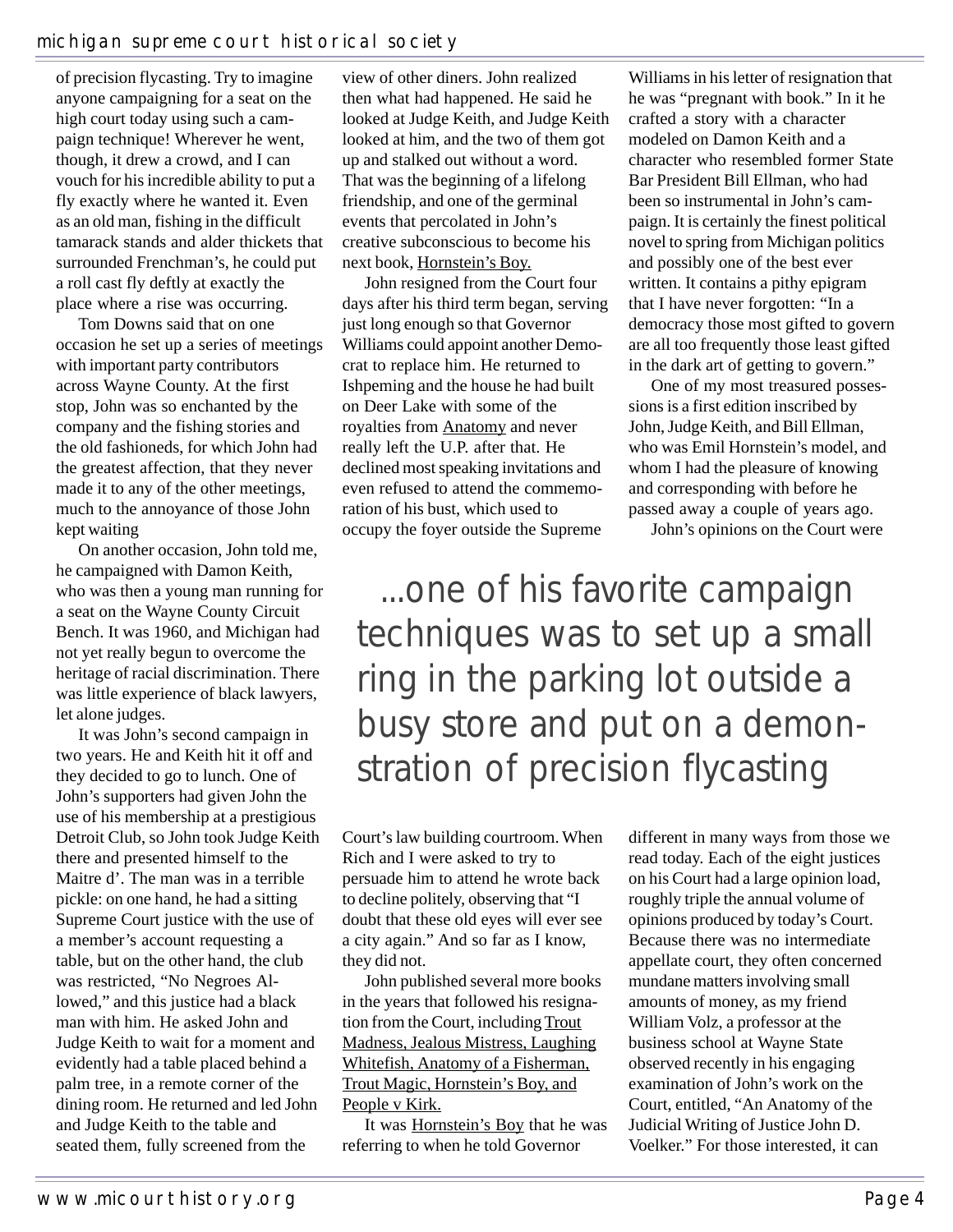be found in Volume 36 of the *Michigan Acedimician*, pages 129 – 145 (2004). It received the academy's Cohn prize for legal scholarship. In it, he collects a number of excerpts from some of John's best opinions, and I commend it to your attention.

In an era when the overruling of past decisions is common, Professor Volz found it interesting to note that when Justice Voelker wrote to overrule a line of restrictive worker's compensation decisions, he did not hesitate to explain why in very vivid language: in *Van Dorpel v Haven Busch*, 350 Mich 135, 146 (1957), he wrote: "We reject as both un-Christian and legally unsound the hopeless doctrine that this Court is shackled and helpless to redeem itself from its own original sin, however or by whomever long condoned."

Pretty colorful.

They just don't write them like that anymore, and probably in this politically correct era it is not possible to refer in a legal opinion to any position as "unchristian." That John did so, I think, was more a reflection of his desire to work in the original sin metaphor than of his religious beliefs. Professor Volz tells us that when asked if religion had a place in his life John is said to have replied, "Yes, but I practice it mostly in the woods."

He told me that once when he was in the hospital the local priest kept asking to visit him, and he finally let him come in and talk because he thought it might make him feel better. I think that you get the best sense of his religious side if you read his Testament of a Fisherman, which is included in the materials I have provided at your places.

John was good enough to contribute an article to the *Bar Journal* in 1985, which was quite unusual for him, because he was constantly asked to

write something for this or that occasion or publication. He generally declined because he had to guard his time jealously if he was to get his own writing done. In the article he observed that:

*The average judicial opinion is among the dullest and murkiest writing in the world…For every Holmes or Cardozo, who at their best wrote a kind of luminous legal poetry, there are a thousand judges who appear to write with their feet, whose main discernible aim seems to be to impress and project a Socratic image rather than to illuminate, who contrive resolutely to grind out long windy repetitive opinions aswarm with clichés, platitudes, euphemisms, archaicisms, stilted phrases, icy abstractions, ponderous Latinisms, "inside" phrases, florid figures of speech and, worst of all, a pervasive aura of murk.*

John's opinions were often a refreshing change from that diet of murk. I have my own favorite passages from his opinions, from several of which I have culled here.

First is his wonderful use of the double subjunctive in *People v Hildabridle*, the famous nudist colony case in which he dissented so eloquently that one justice switched his vote to give John's dissent a majority.

The police had raided the Sunshine Gardens nudist colony on a warrant for indecent exposure sworn out by officers who had visited the place without a warrant so they could claim to have been offended by what they saw. John disclaimed any support for the cult of nudism, "whose presumed enchantments totally elude me." Nevertheless he concluded that the convictions should not stand, observing: "Private fanaticism or even bad taste

is not yet grounds for police interference. If eccentricity were a crime, then all of us were felons." 353 Mich at 579.

Next is a passage that many a frustrated appellate judge has invoked after reading a badly researched brief, from *Mitcham v City of Detroit*, 355 Mich at 203:

*It is not enough for an appellant in his brief simply to announce a position or assert an error and then leave it up to this Court to discover and rationalize the basis for his claims, or unravel and elaborate for him his arguments, and then search for authority either to sustain or reject his position. The appellant himself must first adequately prime the pump; only then does the appellate well begin to flow.*

That was John's picturesque way of saying that the failure to brief an issue results in its abandonment.

 Probably my favorite passage, though, is one that reflects John's experience as both a practitioner and as a judge, and his sympathy for the frailties and failings of both. I can hardly read it with a straight face, because it strikes so close to home and my own experience. It is from his opinion in *Huffman v First Baptist Church*, 355 Mich 437, 446 (1959):

*We are so often compelled to repeat this elementary proposition that we are moved to observe that it is probable that few trial judges, however experienced or learned, if given more time for meditation and research, would again give precisely the same jury instructions that they actually gave. Upon further reflection their instructions would doubtless be less halting and redundant, infinitely clearer and more cogent and more on target –*

The mean is the matter of the Bar Journal in 1985, Nevertheless he concluded that the was quite unusual for him, convictions should not stand, observing: the was constantly asked to "Private fanaticism or even bad taste is interference. If eccentricity were a crime, then all of us were felons.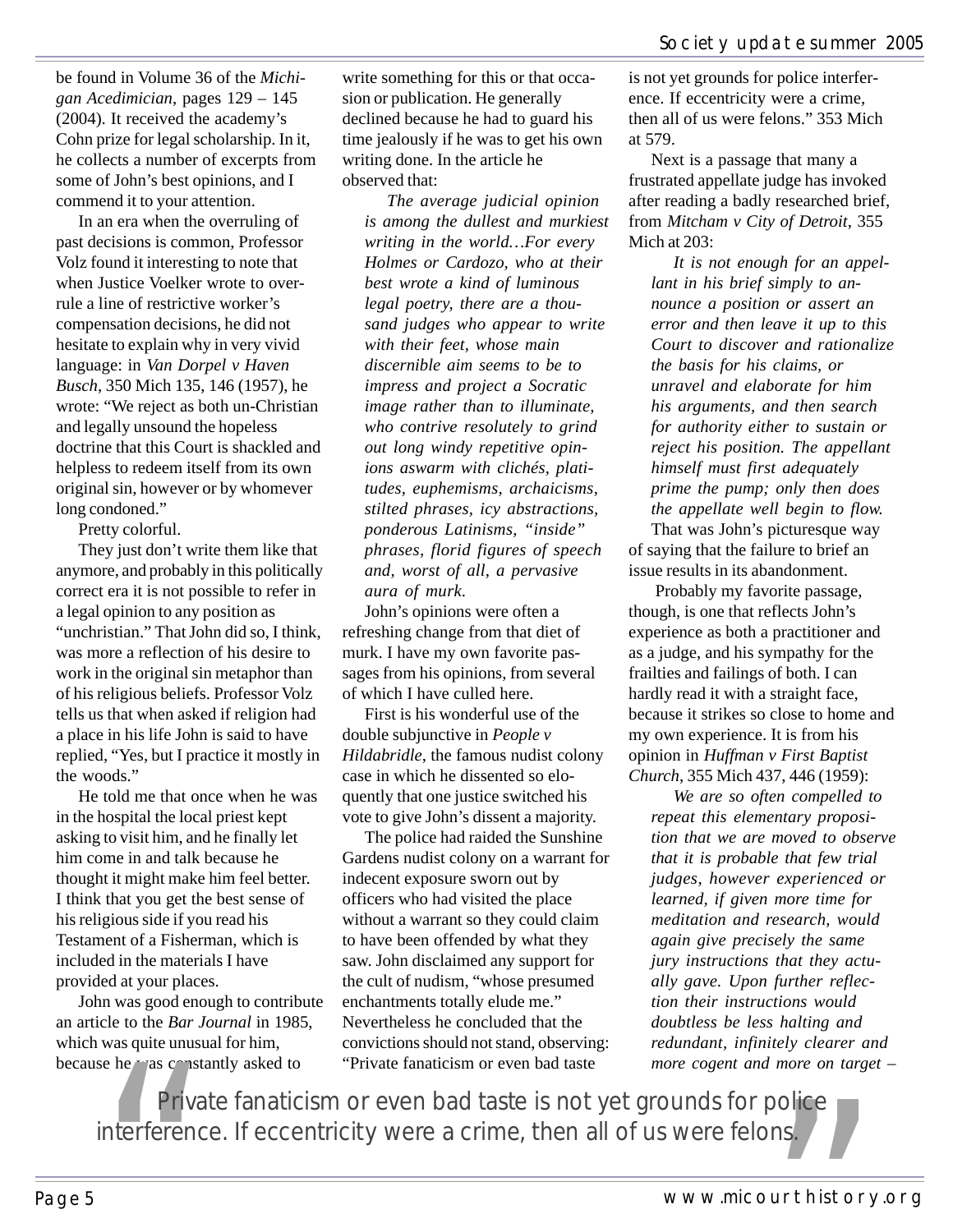#### *much like the compelling jury arguments most lawyers make to their bedroom ceilings the night after the trial is over.*

The first time I met John, he had invited Rich and me to come meet him at a place called Paulie's Rainbow Bar. It was across from the old Mather Hotel in Ishpeming, and had no sign. You had to know it was there, and Paulie sold beer and shots – no food. "What do you think this is, Burger King?" he would ask anyone who dared to inquire if a burger was to be had. It was peopled by regulars and we waited for John's arrival humbly, acutely conscious that we were outsiders, flatlanders, trolls from below the bridge.

John ambled in and we introduced ourselves. He invited us to make ourselves comfortable, because he had a cribbage match to play. Just then, a fellow came in, still dusty red with ore from his shift at the mine, and they sat down to play. John fell behind badly and had barely rounded the corner onto fourth street when the miner pegged to within five holes of home. The last hand was dealt, and things looked bleak for the self-proclaimed U.P. cribbage champ, but John played gamely, as it were, and he had the first count. He pegged masterfully and flopped a 26-point hand on the table, leaving his opponent sputtering in disbelief. I have a photo of him at that moment grinning like the cat that swallowed the canary.

Then he turned to us and said, "Boys, would you like to come out to the pond?" We were stunned and delighted. We would have been happy with five minutes of the great man's time. He spent the day with us showing us little oddities and stopping to pick sugarplums, blueberries, and mushrooms. Then we fished and cooked the little trout we caught with the mushrooms we had picked, accompanied by old fashioneds, a wonderful drink that sadly has fallen out of vogue.

# "John did not suffer fools gladly, but he was always very kind to me."

He told us about the time he was interviewed on television by Fred Friendly, along with Justice Douglas and some Lord or other from England. Fred Friendly asked each of the other esteemed judges if they cooked. After Friendly finished with Lord Whoosis, who went on at some length about some flaming French dish he adored, he turned to John and said, what about you, Justice Voelker, do you cook? To which John replied simply, on national television, "After an old fashioned."

It was a wonderful day, the first of many to come. As we parted at the intersection north of sands, he waved to us and said, "Come back lads, but not too soon."

From then on, if we got a postcard saying the morels are in season or the boletus edulus look like hamburger buns strewn on the forest floor, we would drop what we were doing and go see John.

Eventually, we talked with him about starting the Foundation. John thought about it for a couple of years and finally said that, although it made him feel a wee bit embalmed to have a foundation named for him, it might be all right to do a few good things using his name. He joined in the incorporating, and donated to the foundation the right to reprint a few of his books, which he signed over and over, toward the end vowing that in his next life his name was going to be much shorter.

With the proceeds from the sale of those limited editions and donations from those who loved John we have raised and spent over \$100,000.00 assisting 11 Native American students to attend law school. If you believe that all Indians have lots of money now that casino gambling has made some

tribes more prosperous, you are mistaken. Our help has sometimes made the difference, and that is a difference that John wanted to make, for reasons that will be obvious if you know the story of Laughing Whitefish, one of the books we reprinted with his permission.

We have also awarded eight Robert Traver Flyfishing Fiction Awards. Charles Kuralt called it the most prestigious outdoor fiction prize in America. The winner receives \$2500.00 and his or her story is published in *Fly Rod and Reel*, which has a circulation of 70,000. Our winners have gone on to great things and published many more stories, which is the purpose of the competition. John hoped to encourage more people to spin yarns, as he put it.

We established a new trout habitat near Ishpeming in the renamed Voelker Lake, and sponsored youth fly fishing instruction.

We recovered the rights to five of John's books, which he had signed over to an unscrupulous publisher, only a month before he passed away, who proceeded to publish and license the books without paying Grace her royalties.

We published John's twelfth book posthumously, Traver on Fishing, edited by board member Nick Lyons and assembled from stories we found in his papers and from his books we got back for Grace.

And, although it was too late for John ever to see it, we raised the money to commission John's portrait, with the Historical Society's help. Grace saw the artist's initial conception and approved it, though she too passed away only two weeks before it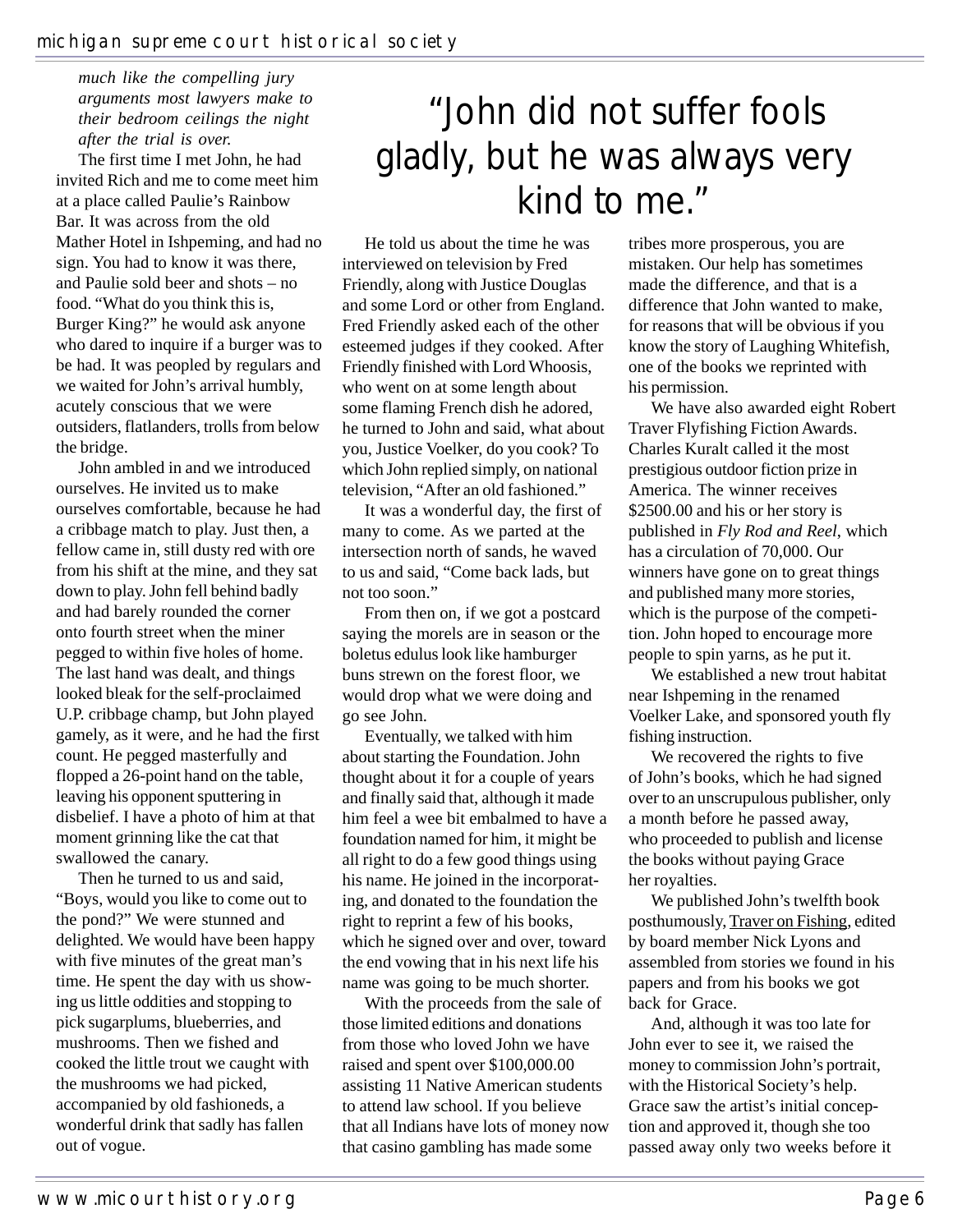was presented to the Court in 1999.

On our last visit to the pond with John, he took us to a favorite spot nearby where two birch trees had grown intertwined like lovers. He told us that some people look at trees and see lumber, but for himself, he saw the beauty of the forest. A timber company had bought this stand and intended to clearcut it for pulp. "I'm not much of a lawyer anymore," he said, "but I've filed suit, and I figure if I file a motion every month, I can keep these two alive as long as I am." And he did.

It was fun to know John. And I shall never forget him. I shall also never forget the day I heard that he had passed away. I was at the office when I heard the news. I called Rich and we arranged to meet and drive up to Ishpeming for the funeral. I went home and, for some reason, before I left I checked the mail. And there was a letter from John, mailed the day he died. Here is what it said:

*Dear Fred, Thanks for your enclosures and the sweet note from Ol' Luigi's relatives. I must be feeling better as I'm working on my first real story in years. Tra la. The old eyes seem to be slowly improving and I recently made that Watson, Cornell, rock back road run all alone. Deer, more deer, and even crows. Pretty soon fishing, morels, and the magic of spring, and I've already picked a few pussy willow buds that expand in a non-bourbon vase. Got to go get the mail and mail*

*this to a downstate friend. Sprig is cubbing.*

*Best, John.*

His great heart stopped on the drive home from the post office after mailing that letter and his fish car coasted to a stop in a snow bank not far from his home on Deer Lake.

John's funeral was the most enjoyable I have ever attended, strange as that may sound, because it was just an assemblage of his friends who fell still when it was time and then took turns saying something about John.

When my turn came, I said, "John did not suffer fools gladly, but he was always very kind to me."

He was a great man, and we can be proud that he graced our Court and our state.

### **Society Welcomes Michael G. Harrison To the Board**

Michael G. Harrison was elected to the Board of Directors of the Michigan Supreme Court Historical Society in April 2005.

Judge Harrison was appointed by Governor William G. Milliken as a circuit judge in 1976 and

served as a circuit judge for nearly twenty-five years. He was Chief Judge of the 30th Judicial Circuit for twelve years and served by assignment to the Michigan Court of Appeals on a number of occasions. He is currently Of Counsel with the firm of Foster Swift Collins and Smith, P.C. where his area

of concentration is Dispute Resolution.

Judge Harrison was President of the Michigan Judges' Association, composed of the Circuit and Court of Appeals judges of Michigan, in 1995. He has been extensively involved in

State Bar activities and has served as a

member of the Michigan State Bar Foundation Board of Trustees since 1984 and served as president for nine years. He has been a member of the American Bar Association since 1968 and served in various capacities,

joining the Judicial Division upon his appointment to the judiciary. He was also a board member of the American Judicature Society.

Judge Harrison has been an adjunct faculty member at



Okemos Council Boy Scouts of America. He was president of the 300-member Rotary Club of Lansing from 2001 to 2002.

He and his wife Deborah have three children.

 $\bullet$  $\bullet$  $\bullet$  $\bullet$  $\bullet$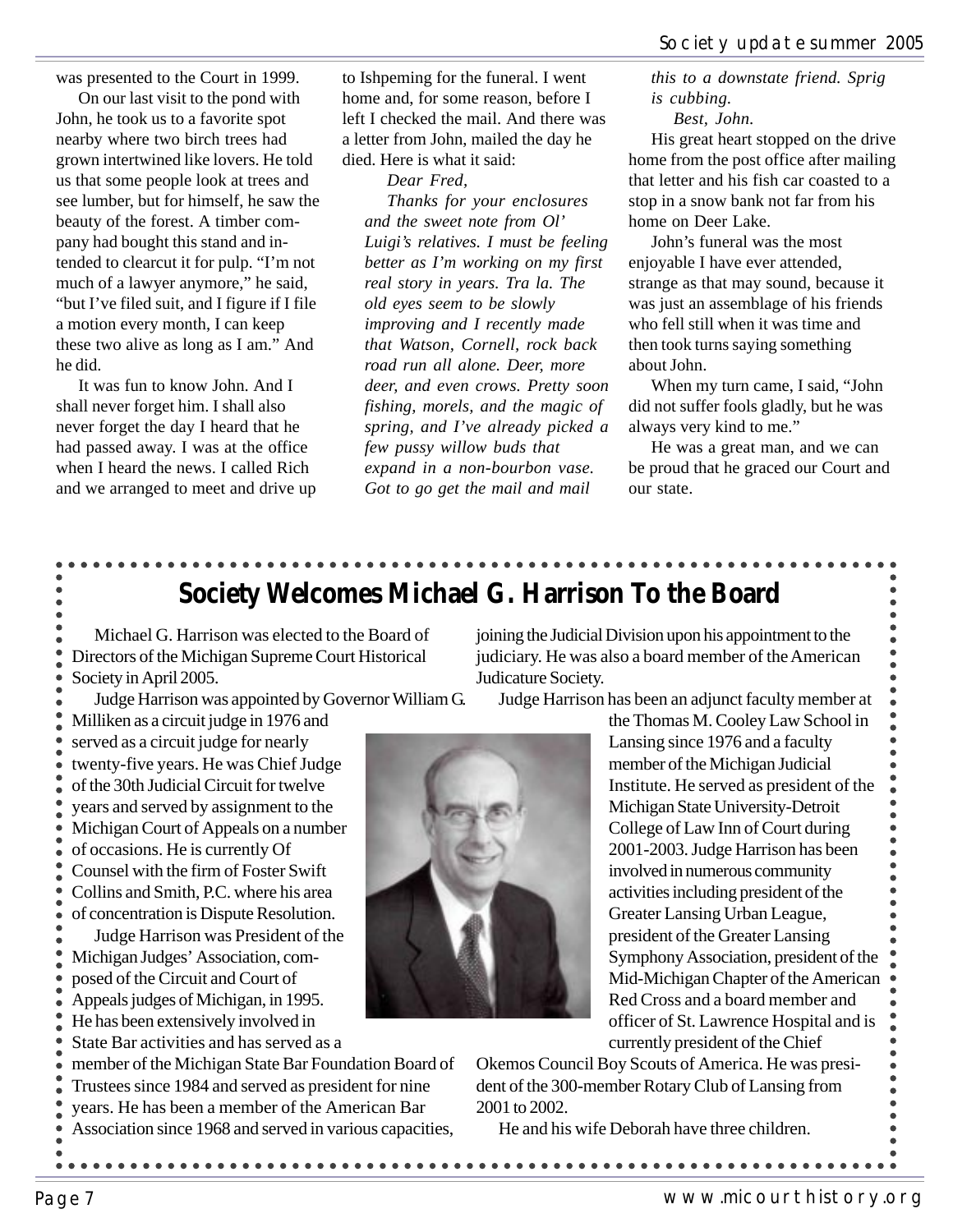# **Society Hosts 14th Annual Membership Luncheon**

This year's Annual Luncheon, held at the Detroit Athletic Club, featured remarks by Wallace D. Riley, Chief Justice Clifford W. Taylor, and a legal vignette by Frederick M. Baker, Jr.



*Frederick M. Baker, Jr. and Wallace D. Riley*

The program began with Society President Wallace D. Riley welcoming the luncheon attendees and thanking them for their on-going support of the Society and its activities. He specifically thanked the 2004 Law Firm members of the Society, which include: Barris, Sott, Denn & Driker PLLC; Butzel Long PC; Clark Hill PLC; Dykema Gossett PLLC; Foster, Swift, Collins & Smith PC; and Plunkett & Cooney PC. He also extended a special thanks to the 160 life members of the Society.

 Mr. Riley reported on the Society's recent events, including the March 8 dedication of the portrait of the Big Four.

Mr. Riley also thanked the members of the Board of Directors of the Historical Society and reported that they had unanimously passed resolutions of thanks for longtime board members Prentiss M. Brown, Jr. and the late Judge R. Stuart Hoffius. He stated:

*Prentiss M. Brown, Jr. served on the Board of Directors from 1996 to 2004. His advice, counsel and experience in the legal profession and insight into the history of the Michigan Supreme Court served the Society well.*

*Judge Hoffius joined the board in 1992 and served until his death late last year.*

*We salute both of these men for their long and exemplary record of leadership and publicly express our gratitude for their inspiration, dedication and*

*most significantly, for their outstanding contributions to the legal profession and the Michigan Supreme Court Historical Society.*

The President noted the absence of former Chief Justice DorothyComstock Riley, founder of the Society, who passed away October 23rd last. Chief Justice Riley had attended every previous Annual Meeting Luncheon since the founding of the Society in 1988, and every Board meeting since her retirement in 1997. Her great good judgement and guidance will be missed.

Mr. Riley announced that Ronald D. Keefe and Michael G. Harrison had been elected to fill the vacancies left by Prentiss Brown and Stuart Hoffius.

Chief Justice Clifford W. Taylor addressed the attendees, announcing May 2005 as Juror Appreciation Month in Michigan.

*I'm looking forward to hearing Mr. Baker's reflections on John Voelker, who, it seems to me, is one of Michigan's great storytellers. In one of his*

*books, Small Town D.A., Justice Voelker recounts his experiences as a county prosecutor, and he humorously describes how, as a young lawyer, he visualized the jury as an unpredictable and many-headed animal. Those of us*



*Chief Justice Taylor rsponds for the Court.*

*who have tried cases to a jury can empathize with that anxiety. We also recognize, as I'm sure he did, the vital service that jurors perform for the justice system. Indeed, it is not too much to say that the jury is an essential feature of democracy.* He continued:

*Too often, however, citizens experience jury duty only as an inconvenience and imposition on their time. And then there's the challenge of jury duty itself. Imagine what it would be like to be forced to take a college courts in a subject you know nothing about. The length of the course is uncertain – it could last for days, weeks, or months. Your professors lecture you using technical jargon that you've*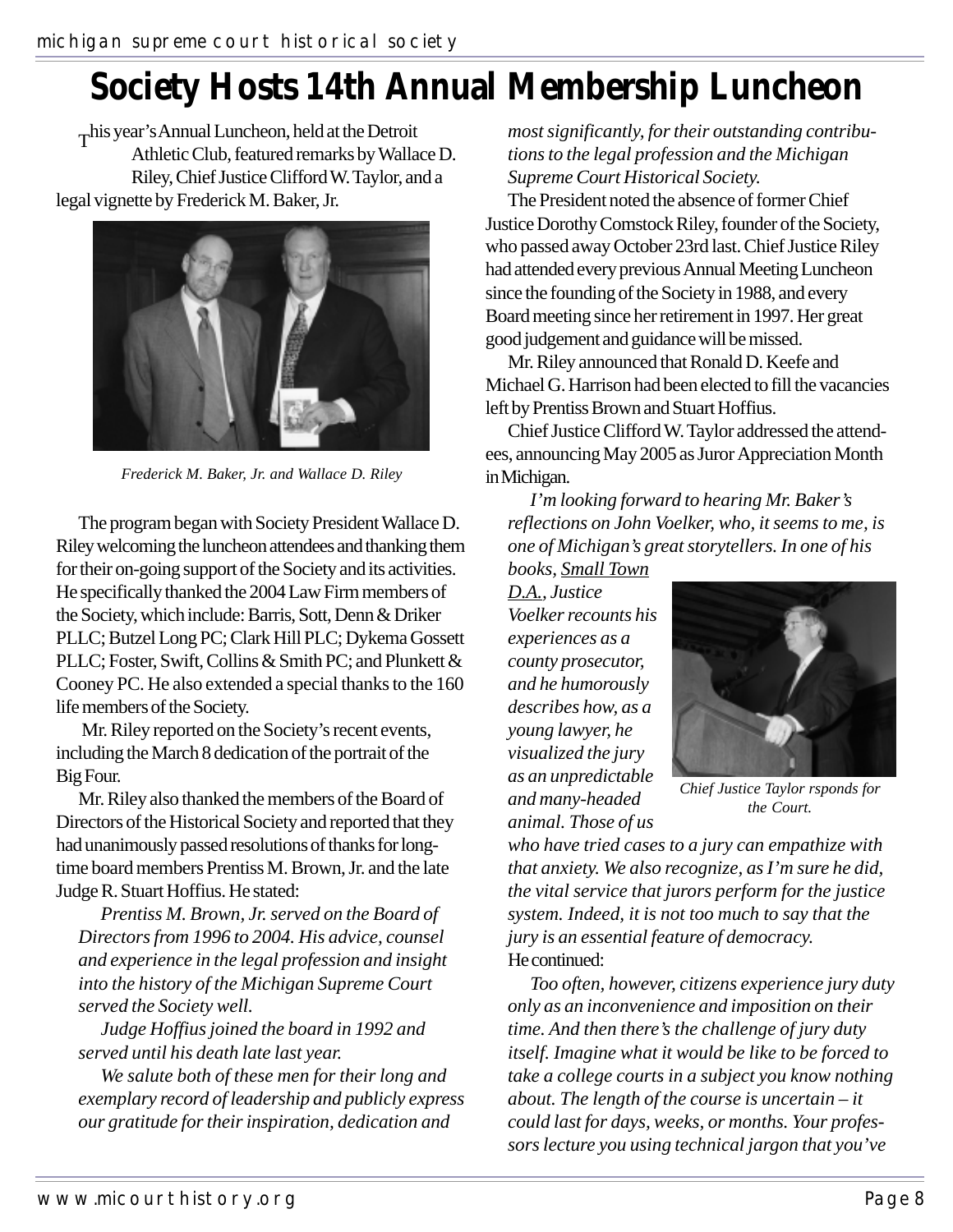*never heard before, don't understand, and won't use again. While the course is in progress, you can't consult with any outside sources, other professors, or even your classmates. You can't take notes or ask questions. And the final exam is working with your classmates to all come up with the same answer.*

*That's pretty much what traditional jury service is like. Small wonder that so many people try to avoid it!*

*To that end, today my colleagues issued a resolution declaring May 2005 to be juror appreciation month in Michigan. This is in keeping with the ABA's Law Day 2005 theme: "The American Jury: We the People in Action." I quote from our resolution: "Jury service is a privilege and responsibility of citizenship, and few civic activities provide such*

*a direct contact with our democracy as does jury service, through which the community participates in the justice system." But our goal is to not only honor jurors, but also examine ways to improve jury service. You'll be hearing more about juror appreciation month in the week to come. It is my hope that this event will be the catalyst for many productive discussions about the importance of jury service and how we, the bench and bar, can improve jurors' participation in the deliberative process.*

To read the full text of any of the speeches given at the 2005 Annual Membership Luncheon, go to www.micourthistory.org and click on News/Events, then on Recent News.

### **Portrait of Justice Theodore Souris Dedicated**

Former Michigan Supreme Court Justice Theodore Souris was honored during a special session of the Michigan Supreme Court on Thursday, May 26, 2005, at 9:30 a.m. All of the Justice's children and grandchildren, along with his widow and other family and friends, were on hand to witness the unveiling.

The program featured remarks about the Justice's life and career by Chief Justice Clifford W. Taylor;

Richard D. Reed, a former law clerk of Justice Souris; and Karla Scherer, Souris' wife for nearly ten years.

The portrait was unveiled by seven of Souris' eight grandchildren. Souris' portrait, painted by German artist Susanne Hay, became the 85<sup>th</sup> in the Court's collection.

The Court's 77th Justice, Theodore Souris served the

Michigan Supreme Court from 1960 through 1968. Souris was born and raised in Detroit. He enrolled in the University of Michigan at the age of 16; however, in 1943, at the age of 17, he enlisted in the Air Force and



participated in the cadet training program until he was discharged in 1945. He obtained his A.B. from the University of Michigan in 1947 and earned his LL.B. from the University of Michigan Law School in 1949. Souris practiced law in Detroit from 1949 to 1959, and was then appointed by Governor G. Mennen Williams to the Wayne Circuit Court. In addition, in 1951, he was appointed general counsel to Philip A. Hart,

director of the U.S. Office of Price Stabilization for Michigan. On January 5, 1960, he was appointed to the Michigan Supreme Court and was elected in November 1960 to a term expiring January 1, 1969.

He is the youngest person to have served as a Justice of the Michigan Supreme Court and was the

first person of Greek heritage to serve on any state's highest appellate court.

*To read the full transcript of the special session, visit our website at www.micourthistory.org*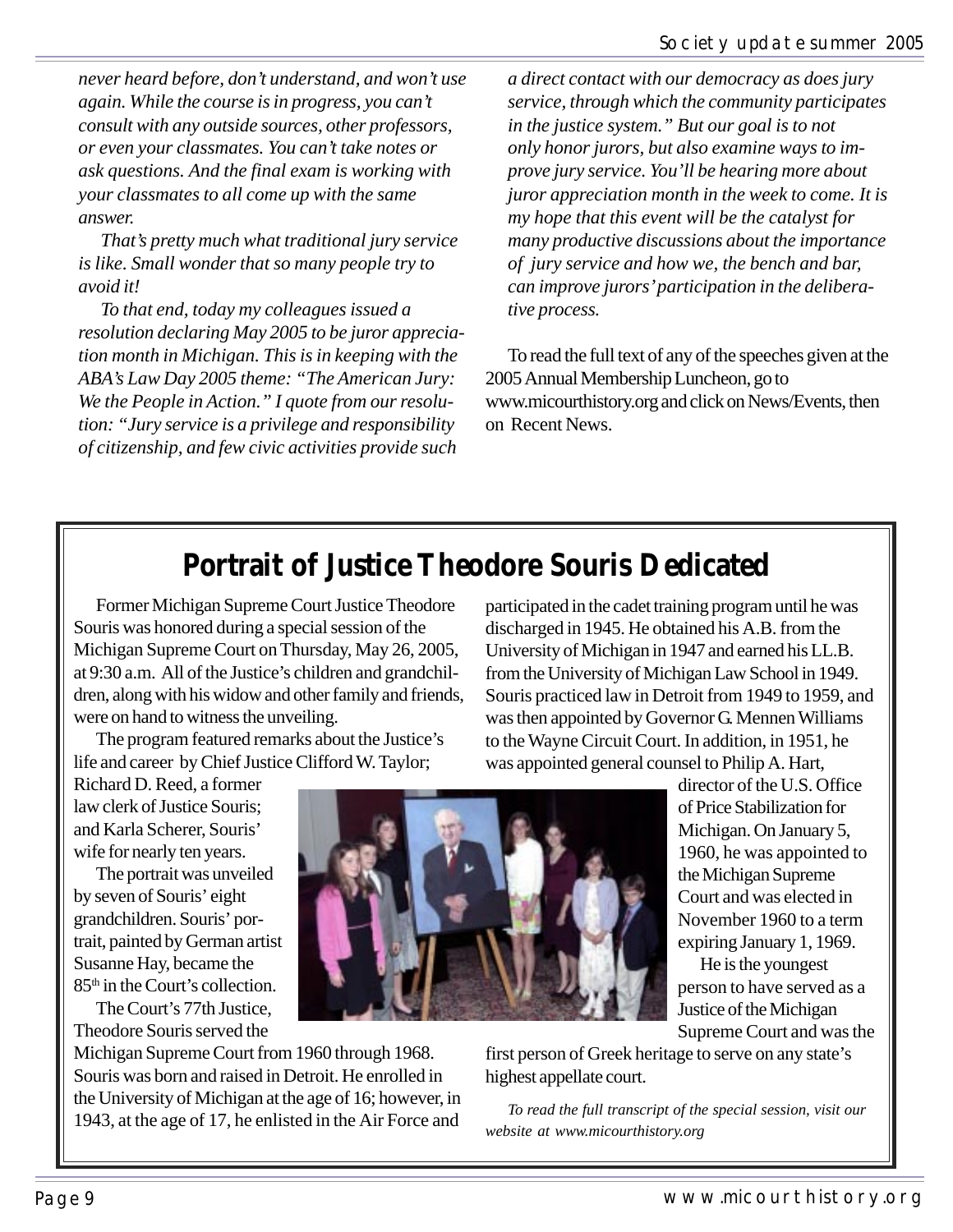# Images from the 14th Annual Membership Luncheon















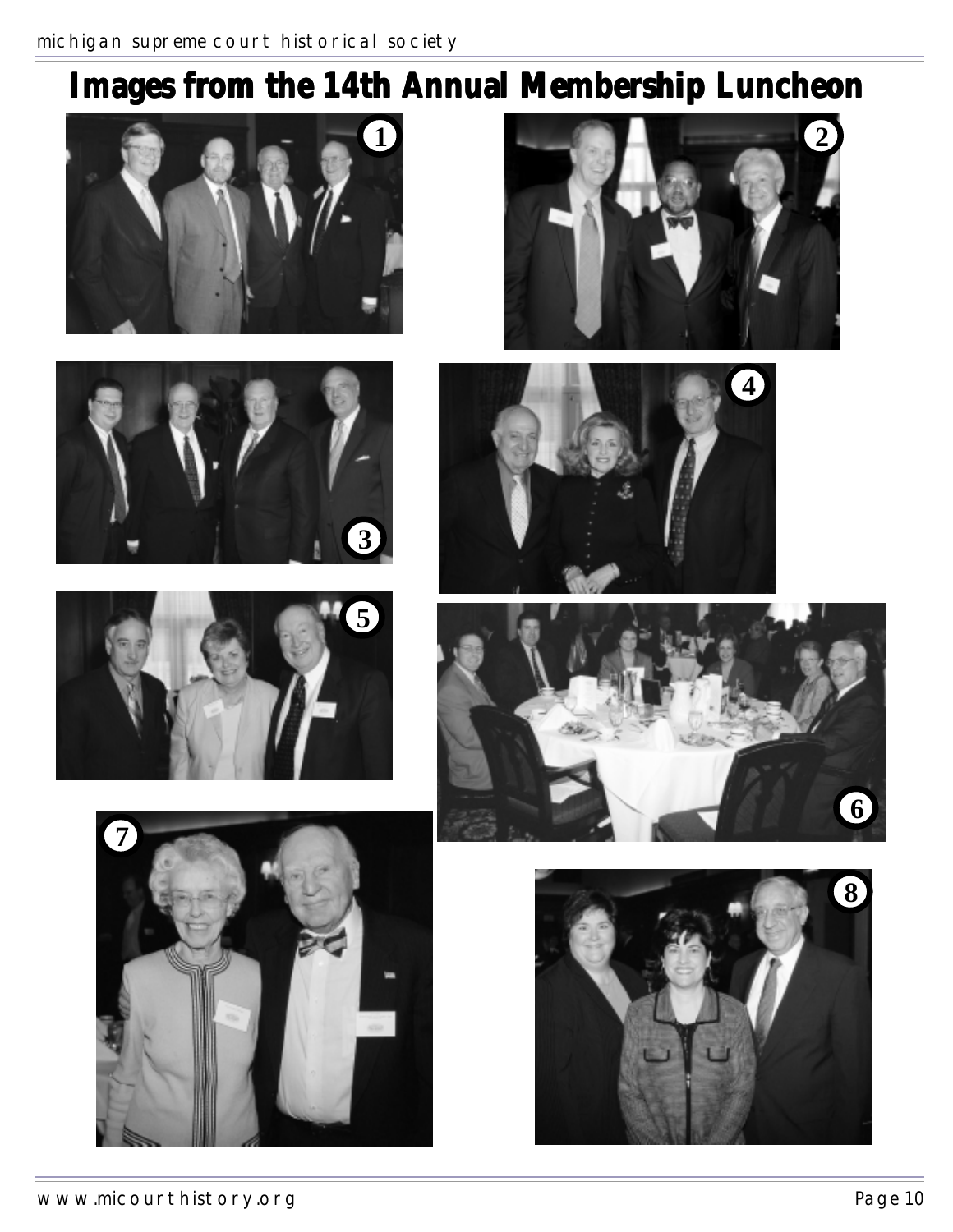### Thursday, April 28, 2005 — Detroit Athletic Club



**Pictured:** (1)Chief Justice Clifford Taylor, Fred Baker, Roman S. Gribbs, and Society Secretary Charles Rutherford (2) Michael Gadola, Justice Robert Young, and Carl Gromek (3) John Fedynsky, Charles Rutherford, Society President Wallace Riley, and Hon. William Giovan (4) Hon. Joseph M. Impastato, Marian Impastato, and Justice Markman (5) Society Treasurer Lawrence P. Nolan, Justice Corrigan, and John L. Coté (6) Luncheon attendees seated with Justice Kelly await the start of the program (7) Judge Cornelia G. Kennedy and Judge John Feikens (8) Kimberly Cahill, State Bar President Nancy Diehl, and Society boardmember Alfred Butzbaugh (9) Guests of the Dykema Gossett law firm with Justice Cavanagh (10) Martin Critchell, Brad Thompson and Al Calille (11) Michael Gadola, William Booth, Society boardmembers Denise Langford-Morris and Wendy Potts, and Carl Gromek (12) Luncheon guests pose before the program (13) Members and guests await the start of the Luncheon with Justices Weaver and Markman (14) Luncheon guests pose for a photo